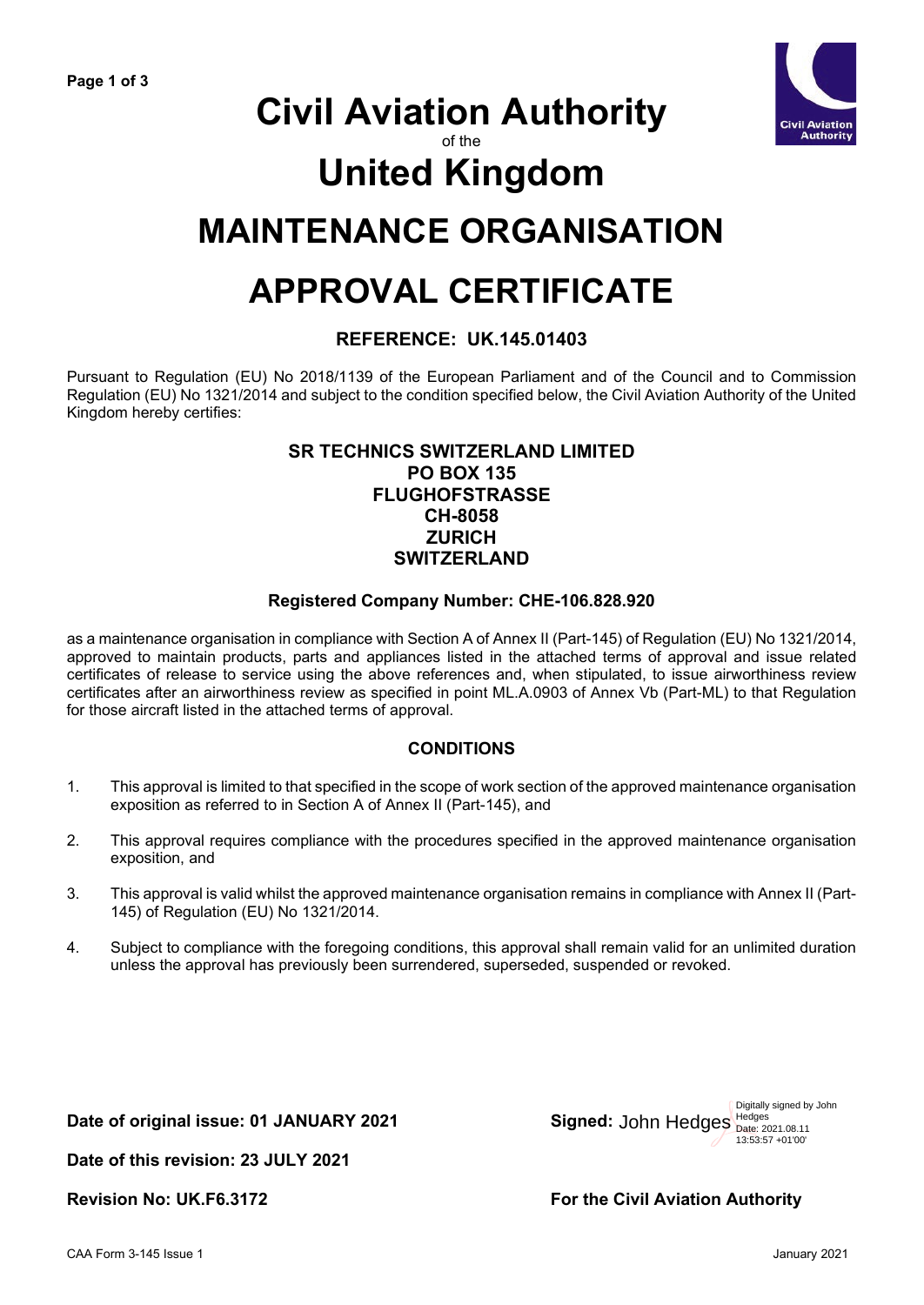| Page 2 of 3<br><b>MAINTENANCE ORGANISATION</b> |                                                                                                                                                                                                                                                                                                                                                                                                                   |                                    |                                                                                                                                                                                                                                                                                                                                                                                                                                                                                                                                                                                                                       |                        |                                                                                                           |  |  |  |
|------------------------------------------------|-------------------------------------------------------------------------------------------------------------------------------------------------------------------------------------------------------------------------------------------------------------------------------------------------------------------------------------------------------------------------------------------------------------------|------------------------------------|-----------------------------------------------------------------------------------------------------------------------------------------------------------------------------------------------------------------------------------------------------------------------------------------------------------------------------------------------------------------------------------------------------------------------------------------------------------------------------------------------------------------------------------------------------------------------------------------------------------------------|------------------------|-----------------------------------------------------------------------------------------------------------|--|--|--|
| <b>TERMS OF APPROVAL</b>                       |                                                                                                                                                                                                                                                                                                                                                                                                                   |                                    |                                                                                                                                                                                                                                                                                                                                                                                                                                                                                                                                                                                                                       |                        |                                                                                                           |  |  |  |
| <b>REFERENCE:</b><br><b>ORGANISATION:</b>      | UK.145.01403<br><b>SR TECHNICS SWITZERLAND LIMITED</b><br>PO BOX 135, FLUGHOFSTRASSE, CH-8058 ZURICH, SWITZERLAND.<br>SR TECHNICS SWITZERLAND SA, CASE POSTALE 776, CH-1215,<br>GENEVE-AEROPORT, SWITZERLAND.<br>SR TECHNICS MALTA LTD, SAFI AVIATION PARK (SAP) - GATE 8,<br>TRIQ CARMELO CARUANA, SAFI SFI 1710, MALTA.<br>SR TECHNICS SERVICES D.O.O, OMLADINSKIH BRIGADA 90A, 90G,<br>11070 BELGRADE, SERBIA. |                                    |                                                                                                                                                                                                                                                                                                                                                                                                                                                                                                                                                                                                                       |                        |                                                                                                           |  |  |  |
| <b>CLASS</b>                                   | <b>RATING</b>                                                                                                                                                                                                                                                                                                                                                                                                     |                                    | <b>LIMITATION</b>                                                                                                                                                                                                                                                                                                                                                                                                                                                                                                                                                                                                     | <b>BASE</b>            | <b>LINE</b>                                                                                               |  |  |  |
| <b>AIRCRAFT</b>                                | A <sub>1</sub>                                                                                                                                                                                                                                                                                                                                                                                                    | <b>Aeroplanes</b><br>above 5700 kg | <b>AIRBUS A300 SERIES</b><br><b>AIRBUS A310 SERIES</b><br>AIRBUS A318/A319/A320/A321 SERIES<br><b>AIRBUS A330 SERIES</b><br><b>AIRBUS A340 SERIES</b><br><b>AIRBUS A350 SERIES</b><br><b>AIRBUS A380 SERIES</b><br><b>BOEING 737-300/400/500 SERIES</b><br>BOEING 737-600/700/800/900 SERIES<br><b>BOEING 737-8/-9 SERIES</b><br><b>BOEING 747-100/200/300 SERIES</b><br><b>BOEING 747-400 SERIES</b><br><b>BOEING 747-8 SERIES</b><br><b>BOEING 757 SERIES</b><br><b>BOEING 767 SERIES</b><br><b>BOEING 777 SERIES</b><br><b>BOEING 787 SERIES</b><br><b>EMBRAER ERJ-170 SERIES</b><br><b>EMBRAER ERJ-190 SERIES</b> | X<br>X<br>$\mathbf{x}$ | <b>X</b><br>X<br>X<br>X<br>X<br>X<br>X<br>X<br>X<br>X<br>X<br>X<br>X<br>X<br><b>X</b><br>X<br>X<br>X<br>X |  |  |  |
| <b>ENGINES</b>                                 | <b>B1</b>                                                                                                                                                                                                                                                                                                                                                                                                         | <b>Turbine</b>                     | <b>CFM INTERNATIONAL CFM56-5 SERIES</b><br><b>CFM INTERNATIONAL CFM56-7 SERIES</b><br><b>PRATT AND WHITNEY PW 4000 SERIES</b>                                                                                                                                                                                                                                                                                                                                                                                                                                                                                         |                        |                                                                                                           |  |  |  |

Date of original issue: 01 JANUARY 2021

**Date of this revision: 23 JULY 2021** 

John Hedges Digitally signed by John Hedges Date: 2021.08.11 13:54:14 +01'00'

Revision No: UK.F6.3172 **For the Civil Aviation Authority**